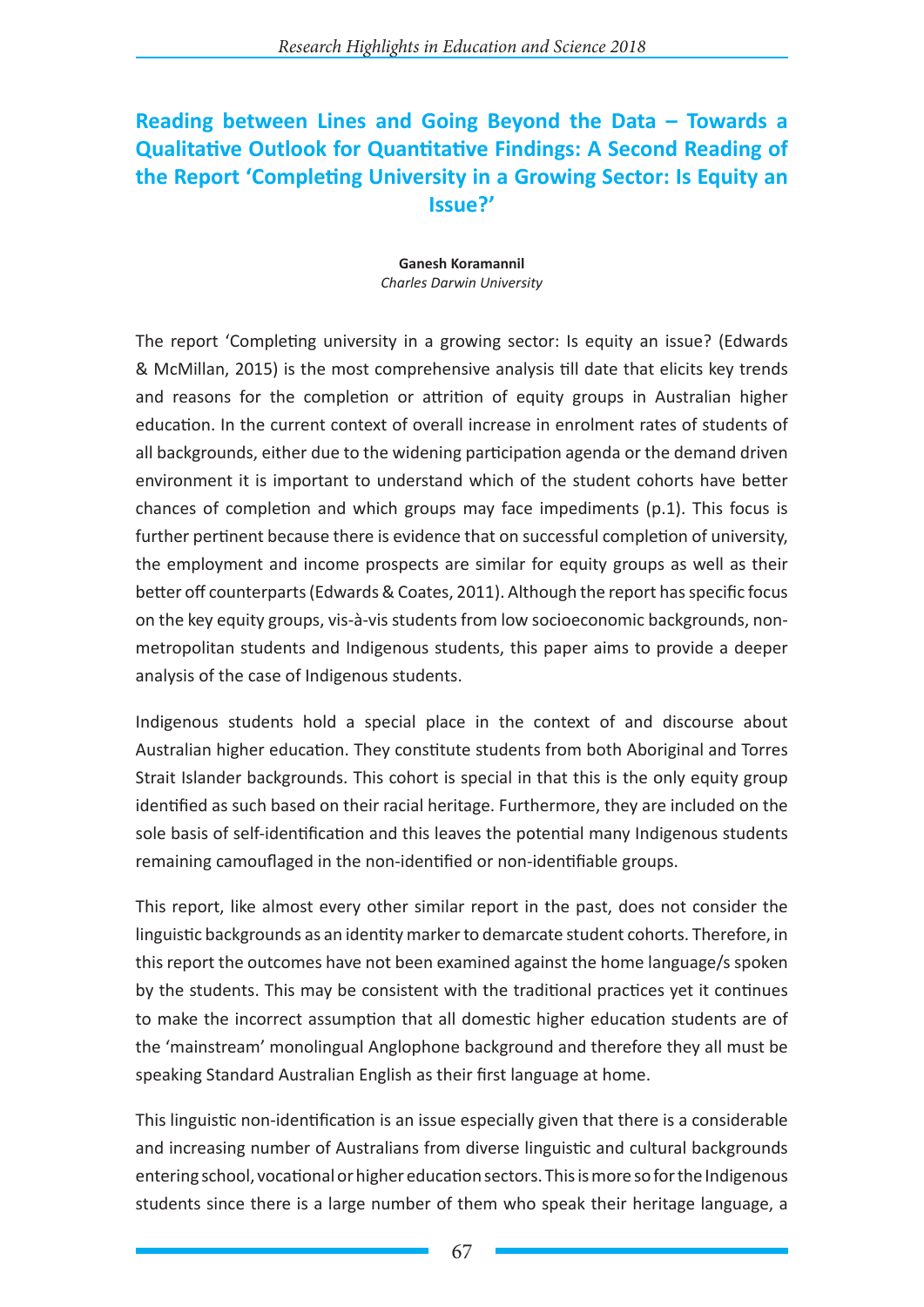creole or Aboriginal English as their first language. These students are from the English as and Additional Language or Dialect (EALD) backgrounds and therefore this paper will consider the report from this missing perspective.

The understanding of the characteristics and factors linked to lower completion of students from equity groups is critical to inform future retention policies for these groups at institutional as well as at national levels. This is even more pertinent for Indigenous students as many of them would have a multi-equity group membership and Indigenous students from an EALD background emerge as the most marginalised and disadvantaged among all other groups.

At the national level, other student category markers like students with low (below 60) Australian Tertiary Admission Ranks (ATAR), part-time students, students who study externally, students in STEM and Agriculture and Environment studies, students from the Regional University Network, students aged 25 and over and males have been identified by the report as additional risk factors.

Although the report identifies low SES, non-metropolitan and Indigenous students as its key focus the case of EALD Indigenous students warrants a much deeper analysis and this paper aims to dig deeper to elicit factors that have not been considered before and these factors could have significant impact on the participation and completion rates which in turn remain detrimental to the aims and aspirations of achieving parity and equity in higher education. Past data indicates that a male EALD Indigenous student with a below 60 ATAR, aged 25 or above at an institution in the Regional University Network, studying externally as a part-time student, studying STEM, agriculture or environment studies is almost certain to fail to complete their studies.



Figure 1. Obstacles Outweigh Opportunities for Indigenous Australians in Higher Education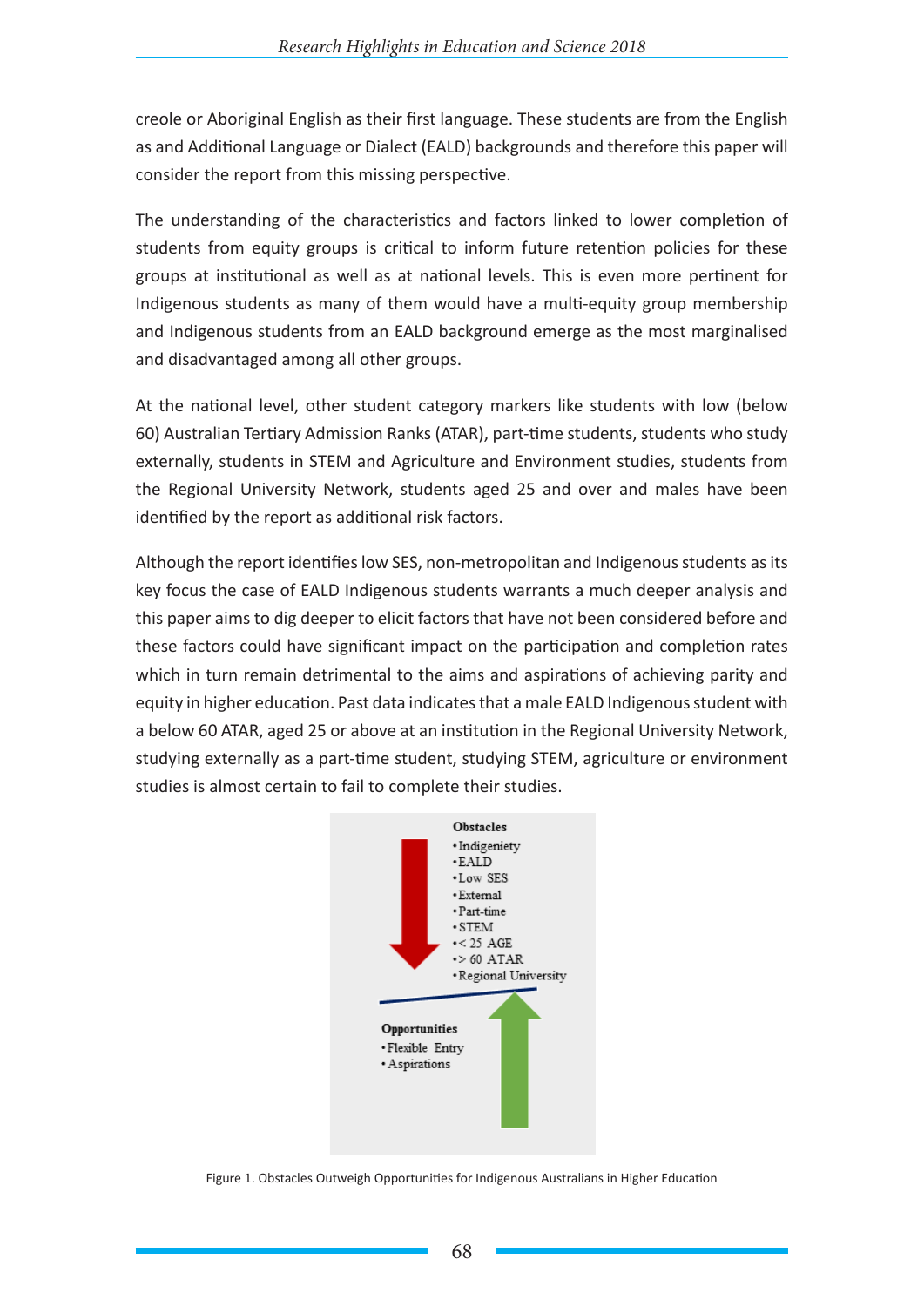A consideration of the widening participation agenda and the higher education participation and partnership program initiatives will concur that the Indigenous students commencing university education would have already proven their aspirations and would have relied on their perseverance to have gone past the significant milestone of securing a place to study at the university. Yet, it could be deducted from the analysis in the report as well from other known facts and factors regarding Indigenous Australians that they are being set up for failure by the sheer weight of systemic impediments.

Indigenous students entering university would have already transcended traditional barriers to reach such an aspirational and life changing goal. However, university access is only the first phase of their attempt to attain equity in higher education. Such an effort can be deemed successful only if they are also able to successfully complete their university education. Therefore, let us now consider the completion rates of Indigenous students.

The authors report that only 47% Indigenous students attain a successful course completion. What is of greater concern is the fact that over 'one in five Indigenous students in this cohort had dropped out of university before their second year' (p. v). Among them there could be many of those Indigenous who reach universities through the widening participation and flexible pathways options and could have availed aspirational support as envisaged in various HEPP projects.

Although these students have broken many barriers and achieved a momentous milestone, they do not last at the university beyond their first year. Moreover, the impact of this failure does not limit to just the increase in the attrition rates of a university, it could have scarred the self-respect and self-confidence of the 'failed' student and they may blame themselves to have 'failed' their people and community. The direct implications along with the psychological and attitudinal impacts of Indigenous student failure in higher education need to be investigated separately and this is beyond the scope of the current discussion.

The complexity of the context of Indigenous higher education and the essentiality of its success to enable progress toward social equity and educational parity necessitates a comprehensive understanding of the factors that impede educational progress of these students once they commence university education.

A closer scrutiny of the report confirms that it identifies many significance trends based on the University Experience Survey 2014 and highlights the correlation between the grades (self-declared) achieved by the students and them considering leaving the university. The tendency to discontinue studies was inversely proportional to higher academic achievements (2014 UES National Report, p. 33). However, many complex issues seem to have been clubbed under umbrella terms, understandably perhaps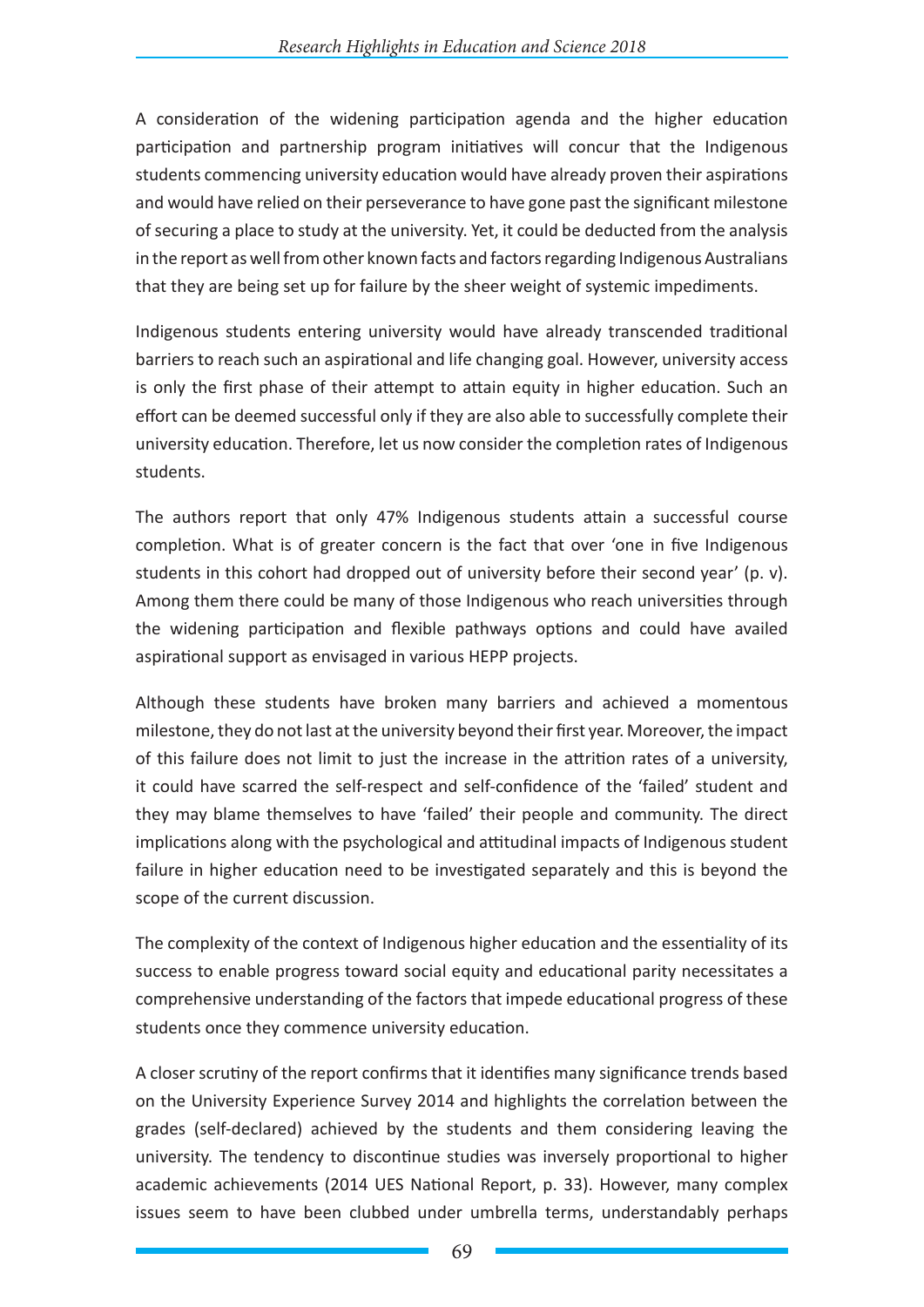because of the broader scope of the report. There seems to be practical and logical limitations in getting deeper into some of the parameters or influential elements reported in the document.

To its credit, the report has been forthright that there is 'the potential for further exploration of higher education completion at an even finer level of detail to enhance understanding of factors impacting retention and outcomes' (p. vi). However, to gain a comprehensive understanding of the nature and the extent of factors responsible for the alarming dropout rates of Indigenous students, an insight into some of the key areas of their student experience vis-à-vis their pre-entry preparations, chosen entry pathways, units of enrolment, completion – successful or otherwise – of the units enrolled and indeed their linguistic backgrounds is essential. This significance of such an understanding is that it will pave way for potential policies and practices to overcome and even pre-empt such debilitating impediments.

The report acknowledges and highlights the existence of the multiple at-risk groups and the most complex of them is the cohort of Indigenous students from remote or regional Australia, who are non-school leavers, aged over 25, from low SES backgrounds and who do not speak Standard Australian English at home.



Figure 2. Equity Groups in Australian Higher Education

In addition, 'studying part-time or externally, or having a low ATAR' (Edward & McMillan, 2015 p. vi) are the other characteristics of student enrolment or demography found associated with lower university completion. Increased membership of equity groups results in proportionate increase in the disadvantage and is inversely proportionate to their completion rates. The University Experience Survey (UES) 2013 did not present any identifiable variation between the experiences of the equity groups and the others in the areas of the quality of teaching, availability of resources and student engagement.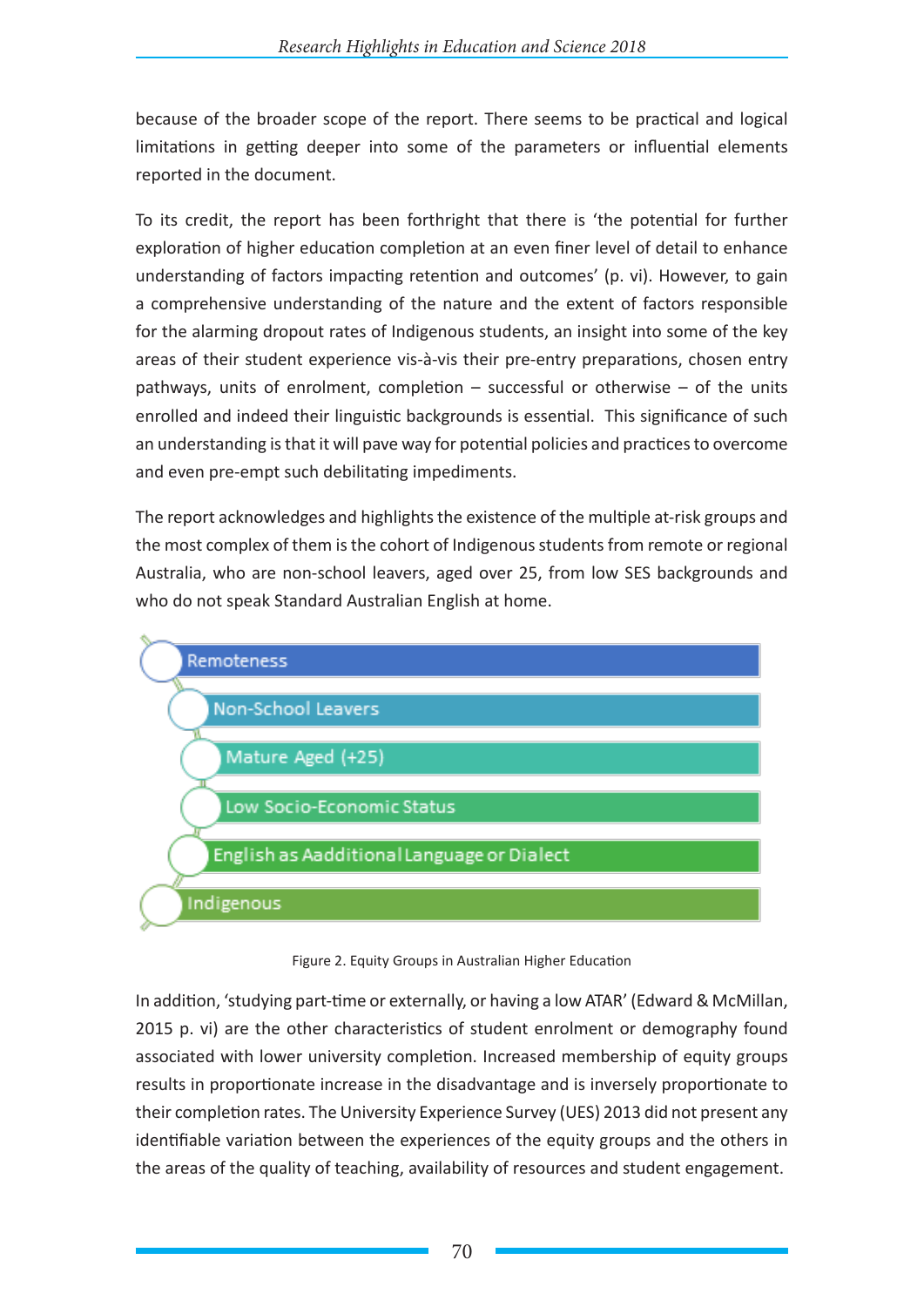A consideration of the later UES (2014) also confirms this lack of identifiable relationship between lower completion and any negative student experience suggesting that what is provided at and by the university is equitable and it is what a student brings to the university, in particular their socio-cultural and linguistic characteristics, that make the difference in their engagement and completion.

It also means that redressal of the issues around engagement and completion can be achieved only by providing targeted interventions at the university. In other words, equal amount of support is not sufficient to overcome the pre-existing disparities between equity groups and non-equity groups and that there should to be additional support frameworks in place for the equity groups once they arrive at the university.

The report also advocates for further research on macro and micro levels. At a macro level, equity groups' post-university progressions should be tracked and understood while at a micro level a 'finer grain' analysis is required of the data pertaining to small subgroups (p. vi). The analysis of graduate outcomes of equity groups on the lines of the 'Graduate Destination Survey, the Graduate Pathways Survey and the Beyond Graduation Survey' (p. vi). Given that there are indicative inferences that university completions enable the erosion of disadvantages of the equity groups on successful university completions, a detailed evaluation of multiple equity groups will provide foresight into potential support mechanisms to be installed at universities (p. vi). Such an analysis is therefore very significant for the efforts to achieve Indigenous parity in higher education and their post-university outcomes as it would enable informed targeted interventions to redress the inherent disadvantages of equity students.

If barriers to university access are being reduced by widening enrolment policies, and graduate employment outcomes are not notably impacted by equity-group background, then the next issue to address is ensuring that progression through university is not compromised by socioeconomic status, region or Indigeneity (Edwards & McMillan, p, 1, 2015)'. The authors of the report thus establish the need for a 'detailed baseline data' to make sense of the rate and the direction of university progression achieved by respective equity groups.

The wave of growth in university enrolment has been rode by students from all sections. If there was exponential growth from 2009 to 2013, a growth of 22% (Kemp & Norton, 2014, p.3), the growth steadied in the next two years (DET, 2015B). The growth in the initial four years was the largest since the 1980s (Edwards & Van der Brugge, 2012a). It is also significant that 'the increase in enrolments of students from equity groups has simply kept pace with the overall growth in enrolments' (Edwards & McMillan 2015, p.2). Once these students are successfully enrolled in universities, the report rightly turns its focus on 'to an ongoing dialogue about support, retention and completion' (p.2).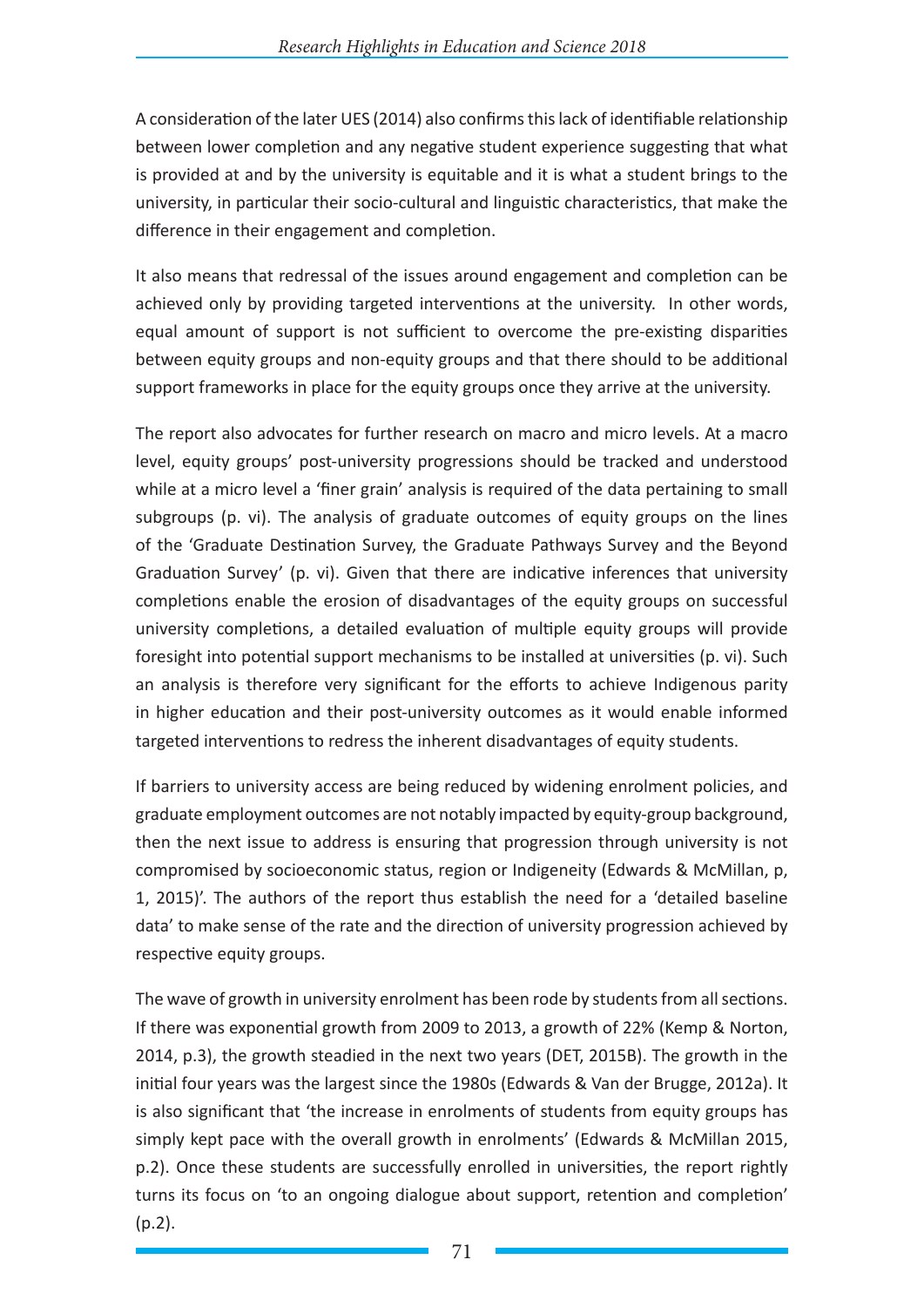The basis of this report is the Commonwealth administrative database of undergraduate students since 2005 wherein the students' progress can be tracked by their Commonwealth Higher Education Student Support Number (CHESSN). In limited ways, this database has been analysed and reported initially by Lomax-Smith, Watson, & Webster (2011) in the *Higher Education Base Funding Review* and later by Kemp and Norton (2014) in their *Review of the Demand Driven Funding System.* However, neither of them had the outcomes of equity groups as their focus (Edwards & McMillan 2015). As indicated by Edwards and McMillan (2015) there have also been other studies about university completion including the Longitudinal Survey of Australian Youth (ILSAY) (Marks, 2007; McMillan, 2005, 2011).

Domestic undergraduate enrolment data from 2009 – 2012 (Kemp & Norton, 2014) indicates a dramatic growth of 25% in Indigenous enrolments, 22.2% in enrolment rates of students from low SES backgrounds and 16.3% growth in non-metro students. Yet when the share of overall enrolments is considered the growth margin differs significantly between Indigenous (0.1% change) and low SES students (0.9% change) or in other words, Indigenous student numbers grew from 7551 to 9441 an increase of only 1890 students.



Figure 3. Indicators of Poorer University Participation and Completion

The report reiterates the need for further and closer scrutiny of data to make better sense of the real factors impacting negatively the university experience of equity groups and thus contributing to the significant rate of attrition. Therefore, to enable an earnest and sufficiently elaborate investigation of factors contributing to the attrition this paper will focus on the worst off and the most disadvantaged Indigenous student cohort who also could also have multiple equity group memberships.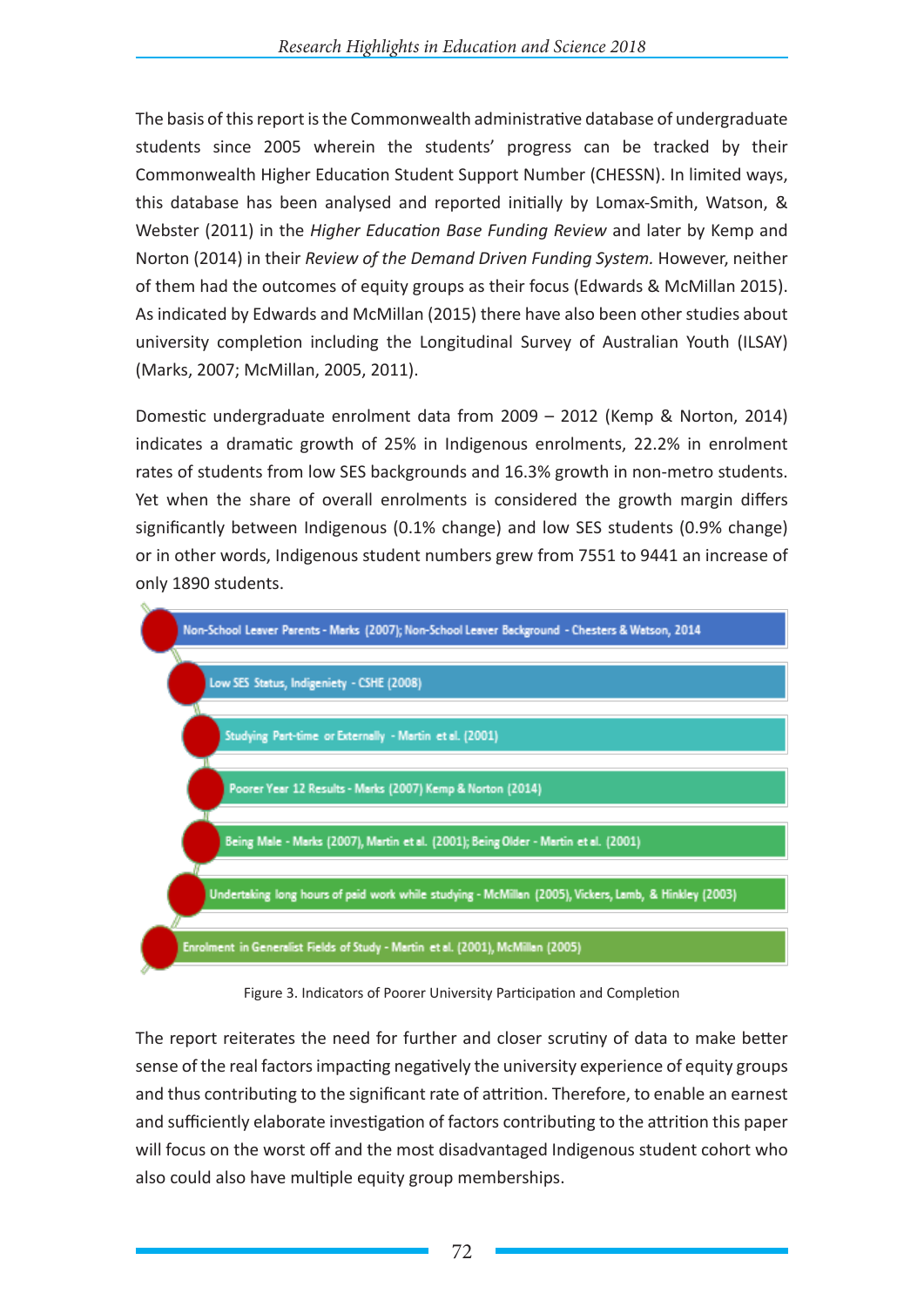Indigeneity remains the single significant and recurring factor that remains associated with the worst of all performances both in the case of enrolments and completions. The higher education student population had only 1.1 per cent Indigenous representation as per the 2011 data ((Edwards & Van der Brugge, 2012a) while their completion rate was the lowest at 46.7 per cent. This cohort experienced over 20% drop out rates before their second year and another 25% of them dropped out sometime after the first year. The most worrisome trend of all the high number of Indigenous students who had considered or who still consider leaving the university at some point in time. Thus, the difference of outcomes between Indigenous students and their non-Indigenous counterparts remained consistently substantial though out the report.

While lamenting the far below par enrolment and completion outcomes of Indigenous students in higher education, Edwards & McMillan (2015) also notes that the small number of these students and potential issues around accuracy and confidentiality curtails the potential to analyse the data to identify potential indicators of impediments and appropriate support to this group of potentially multi-equity group members. Yet there are some overarching trends identified like the likelihood of the Indigenous student cohort being 'older, part-time, regional or remote, and low SES, all variable associated with lower completion rates' (p. 22) and together with other analysis by the Department of Education reinforces that Indigeneity as a strong factor associated with higher attrition rates.

In a nutshell, approximately 47% Indigenous students achieved completion as against 74% of the non-Indigenous groups, a whopping 20.4% of Indigenous students never returned after their first year which is 2 ½ times worse than their counterparts. Another 25% (against 13.9% of others) Indigenous students dropped out some time after their first year at university and eight per cent Indigenous students have been prolonging their completion even after 9 years as against on 4.2 percent of other students. Considering the compounding impact of belonging to more than one of the equity groups discussed above many Indigenous students remain severely disadvantaged and adversely affected in higher education because many of these students could be aged over 25, belonging to low SES and coming from regional or remote areas.

These are significant findings and substantial to understand Australian university student progression. Yet, as envisaged by the report, it also raises more questions than answers about the components of English and academic language proficiency, their roles and implications for students who do not speak SAE as their home language. This question in particular is critical for the EALD Indigenous students given their well identified and evidenced multiple equity group membership and vulnerability to dropping out from the university.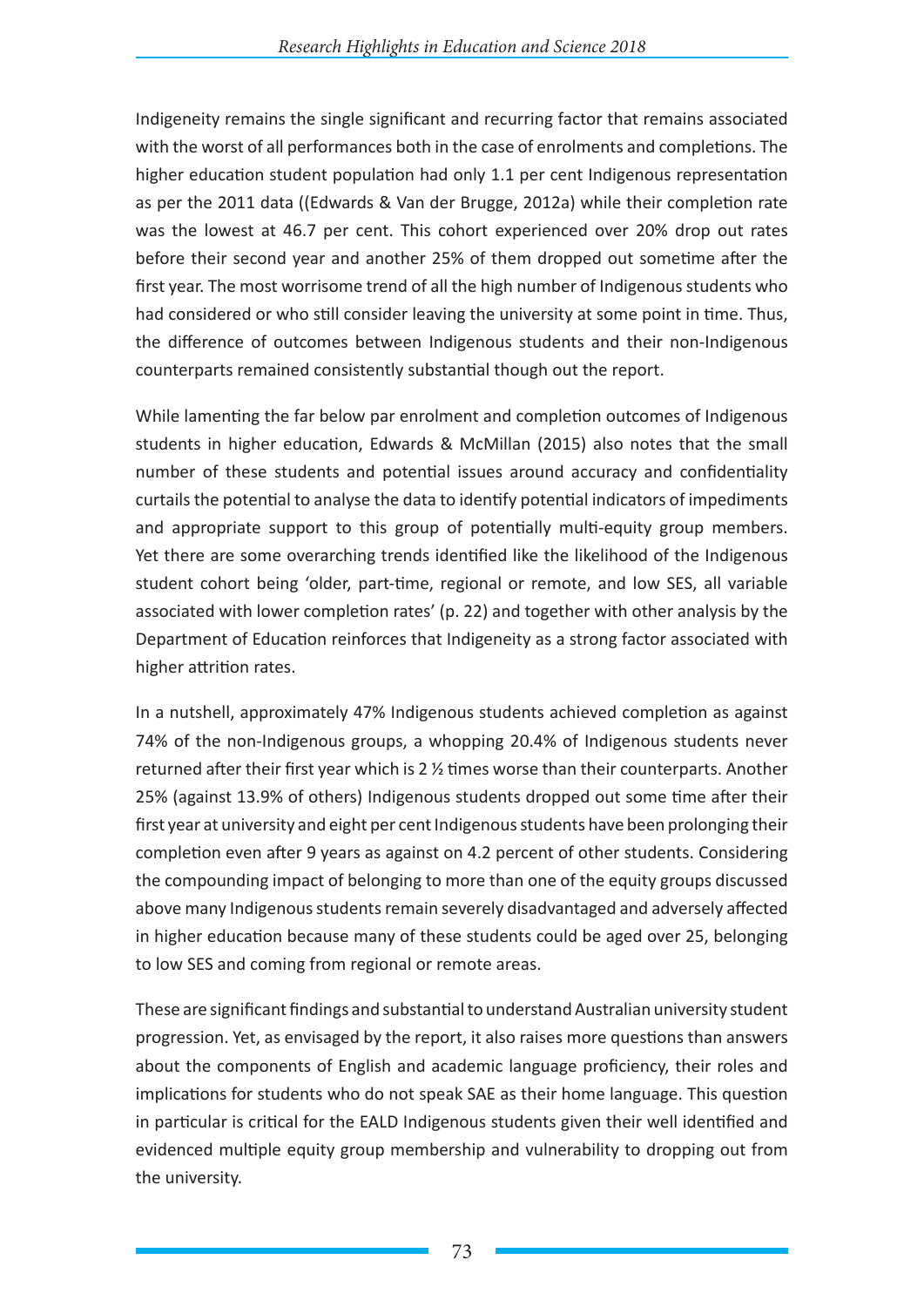It is therefore necessary to further examine the reasons for considering leaving university early to identify factors related to the linguistic backgrounds of students as well the (currently nonnegotiable) medium of instruction. This observation will focus predominantly on the Indigenous students and will also remain conscious of the fact that there could be students from Indigenous backgrounds who have not identified themselves as such among the 'not-stated' category, whose size comes to 82% of the size of those with Indigenous status. This approach is also justified given that the other negative factors including low SES and geographical locations have similar impact on all.

| <b>Reasons for Dis-</b><br>continuing | %    | <b>Further Consideration in the Case of EALD Indigenous</b>                                                                                                                                                                                                          |
|---------------------------------------|------|----------------------------------------------------------------------------------------------------------------------------------------------------------------------------------------------------------------------------------------------------------------------|
| Workload<br>difficul-<br>ties         | 35.3 | Could difficulties faced by these students with English language both in understanding study<br>materials as well in articulating their understanding have made the 'workload' more daunting?                                                                        |
| Study/life balance                    | 33.2 | Could these students be finding study more demanding than others, perhaps due to insufficient<br>preparation and/or support including in terms of English/Academic language proficiency?                                                                             |
| Personal reasons                      | 27.2 | Could these students be citing personal reason as an articulation of a lack of confidence in<br>expressing and interacting in English? It has been noted that a lack of confidence in English leads<br>to a diminished self-confidence for EALD Indigenous students. |
| Academic support                      | 20.0 | Could a great deal of this be related to insufficient support with the understanding study content<br>and understanding and meeting assessment requirements? This is a major one given that one in<br>five Indigenous students have identified this as a reason.     |
| Academic exchange                     | 10.2 | Could this be impacted by a combination of difficulties in English/Academic language, self-<br>confidence, foreign academic culture and a lack of sufficiently exposure to all these (alternate<br>entry pathways could create such a situation)?                    |

## Table 1. Identified Key Reasons for Indigenous Attrition

With 23.9% of Indigenous students considering early departure due to the reasons mentioned above along with the reality that 20.4% of Indigenous students never returned after the first year while a massive 25% of them dropped out sometime after their first year at university makes attrition the single major impediment in attaining educational parity for the most disadvantaged Australian student cohort. This severely undermines any positive change in enrolments as well the investment and efforts made in getting Indigenous students into a university. This guaranteed failure at the rate of 1:1 of Indigenous students commencing university education in Australia could also have damaging and long-lasting impact on the self-respect of the individual students, the prevalent family and community aspirations on which significant amounts have been spent in recent years through HEPP and related funding, the whole mechanism of widening participation agenda and the flexible pathway options provided by the universities.

It should also be noted here that the percentage of Indigenous students considering early departure have worsened since 2013 and as per the latest 2016 UES this stands at a severely dangerous level of 28% (QILT 2017). It is also interesting that in the same context, the international students who have a very large number from EALD backgrounds have the lowest threat of attrition at 14%. The pertinent question here is that if there could be a link between their pre-assessed English language requirements, well identified and wider English and academic language support and their personal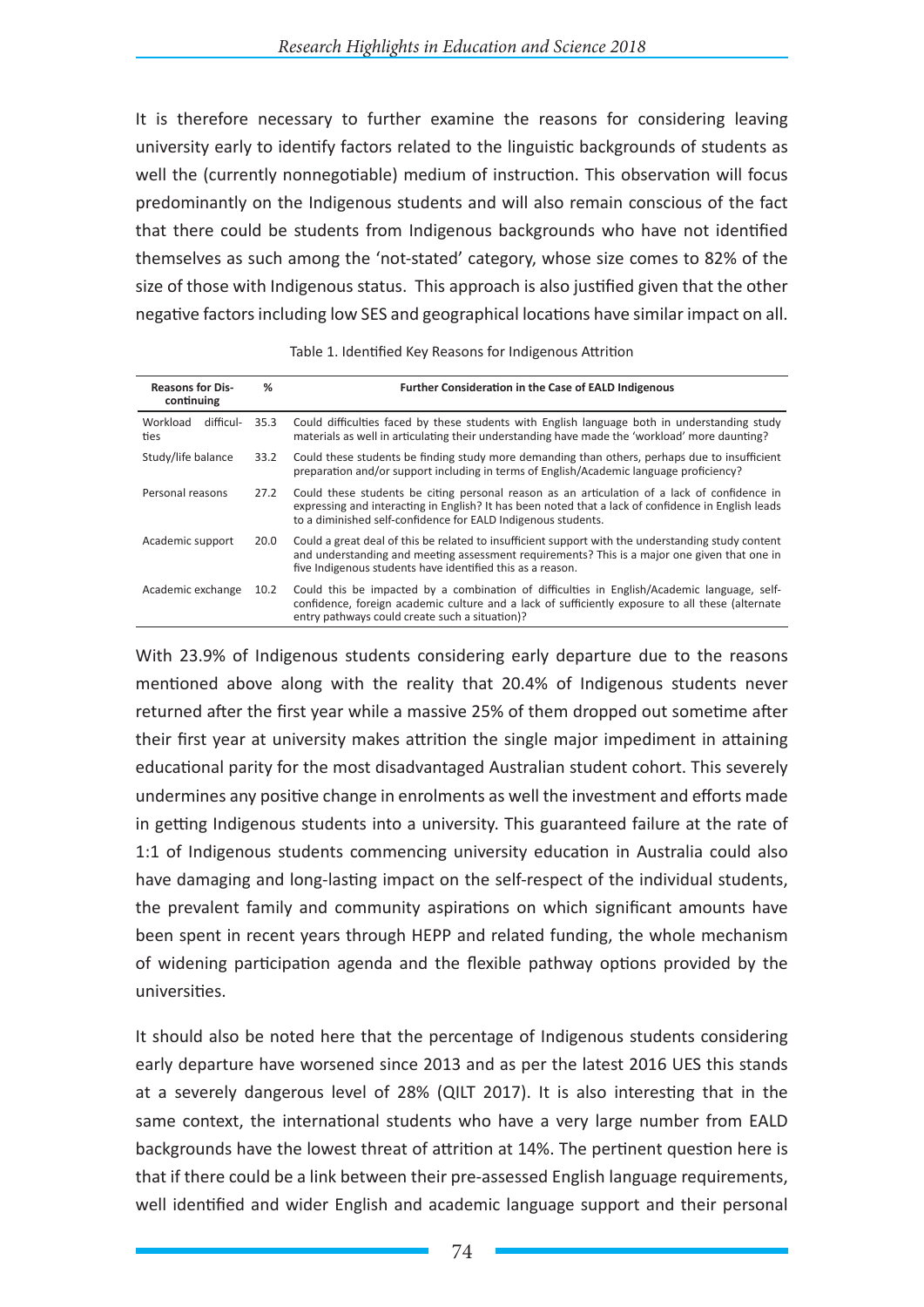awareness about their English language proficiency, needs and challenges.

The most recent '*Factors Influencing University Student Satisfaction, Dropout and Academic Performance: An Australian Higher Education Equity Perspective'* (Li, & Carroll, 2017) is the latest in the genre that focuses on university experience, academic performance and attrition. Unfortunately, they remain an exercise in number crunching, perhaps because of the rigid boundaries set by the scope of these reports. Such reports remain statistical analysis and seem to lack a 'human touch'.

These reports have their purpose and place both in the academy as well in the domains of governance and public policy. However, there is no substitute for a quantitative, inclusive, respectful and humanely sensitive understanding of the real student experiences for the students who make it to the universities, and especially those who come from disadvantaged and marginalized groups, are fundamentally human beings.

The context of very complex Indigenous education has always been marred by systemically inflicted complications. The current surveys and assessments seem to have made some progress in appropriately zeroing in on Indigenous specific issues but they still leave a wider range of aspects untouched and indeed unnoticed. This could be seen as an extension of the invisibility of the impediments the Indigenous students face the invisibility as well of EALD Indigenous students as a linguistically diverse cohort (Koramannil, 2016). Given that there seems to be an increasing equality in terms of the university access, the participation and completion rates also need to be brought within similar parameters. This warrants some significant efforts and funding to understand the yet unknown and invisible factors that results in the significant letting down of the multi-disadvantaged Indigenous students where at present failure is guaranteed as much as their potential success. Only focussed and deliberate attempts to understand these veiled impediments will help later this awful equation.

Perhaps the acknowledgement and appreciation that higher education is fundamentally a human experience and it should not be restricted to mere numbers and rates would enable more sensitive inquisitions into the experiential aspect of learning at the universities. This is extremely critical for the most vulnerable sub-equity group of Indigenous students. Perhaps it is time to see them, talk and listen to them out. Perhaps it is time for every genuine researcher to learn to hear them and try to follow them to their real problems with consideration, empathy, and a respectful sensitivity. Only sensitive researchers with sensitive research can make genuine connections with sensitive human issues and only such genuine connections can pave the ways to connect problems with potential solutions.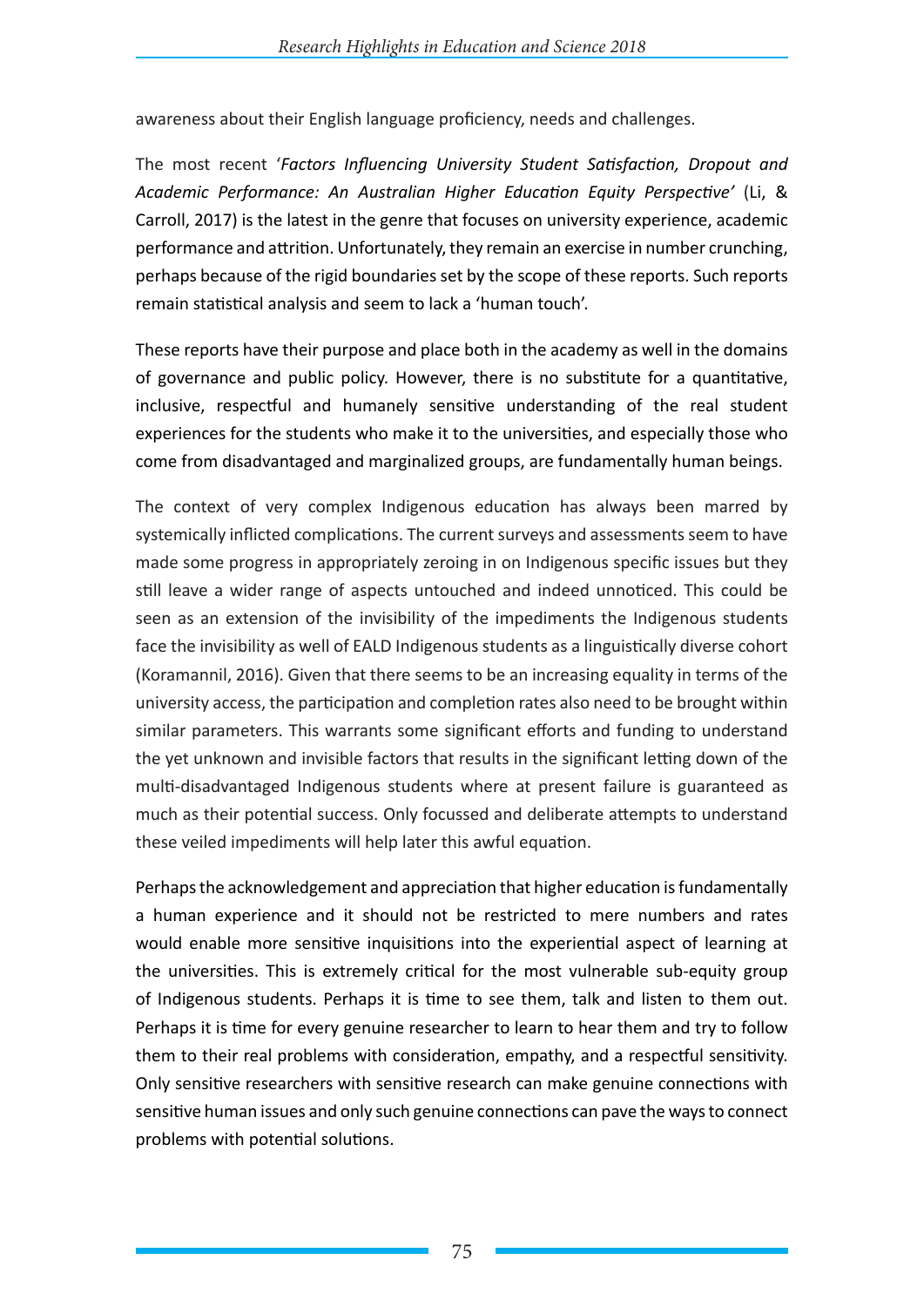## **References**

- CSHE. (2008). *Participation and equity: A review of the participation in higher education of people from low socioeconomic backgrounds and Indigenous people.* Melbourne: Universities Australia and Centre for the Study of Higher Education.
- DET. (2015a). *Completion rates of domestic bachelor students: A cohort analysis, 2005– 2013.* Canberra: Department of Education and Training.
- DOE. (2014). *Completion rates of domestic bachelor students: A cohort analysis, 2005– 2012*. Canberra: Commonwealth Department of Education.
- Edwards, D., & Coates, H. (2011). Monitoring the pathways and outcomes of people from disadvantaged backgrounds and graduate groups. *Higher Education Research & Development, 30*(2), 151–163.
- Edwards, D., & Van der Brugge, E. (2012a). Higher education students in Australia: What the new Census data tell us. *Joining the Dots Research Briefing Series, 2*(3).
- Edwards, D., & McMillan, J., (2015) *Completing university in a growing sector: Is equity an issue?*, Australian Council for Educational Research
- Kemp, D., & Norton, A. (2014). *Report of the Review of the Demand Driven Funding System*. Canberra: Department of Education.
- Li, I. W., & Carroll, D. (2017). *Factors Influencing University Student Satisfaction, Dropout and Academic Performance: An Australian Higher Education Equity Perspective.* National Centre for Student Equity in Higher Education (NCSEHE), Curtin University: Perth.
- Lomax-Smith, J., Watson, L., & Webster, B. (2011). *Higher Education Base Funding Review: Final report*. Canberra: Department of Education Employment and Workplace Relations.
- Marks, G. (2007). *Completing university: Characteristics and outcomes of completing and non-completing students* (Longitudinal Surveys of Australian Youth, Research Report Number No. 51). Camberwell: Australian Council for Educational Research.
- McMillan, J. (2005). *Course change and attrition from higher education (Longitudinal Surveys of Australian Youth Research Report No. 39)*. Camberwell: Australian Council for Educational Research.
- McMillan, J. (2011). Student retention: Current evidence and insights for improvement. *Joining the Dots Research Briefing Series, 1*(6).